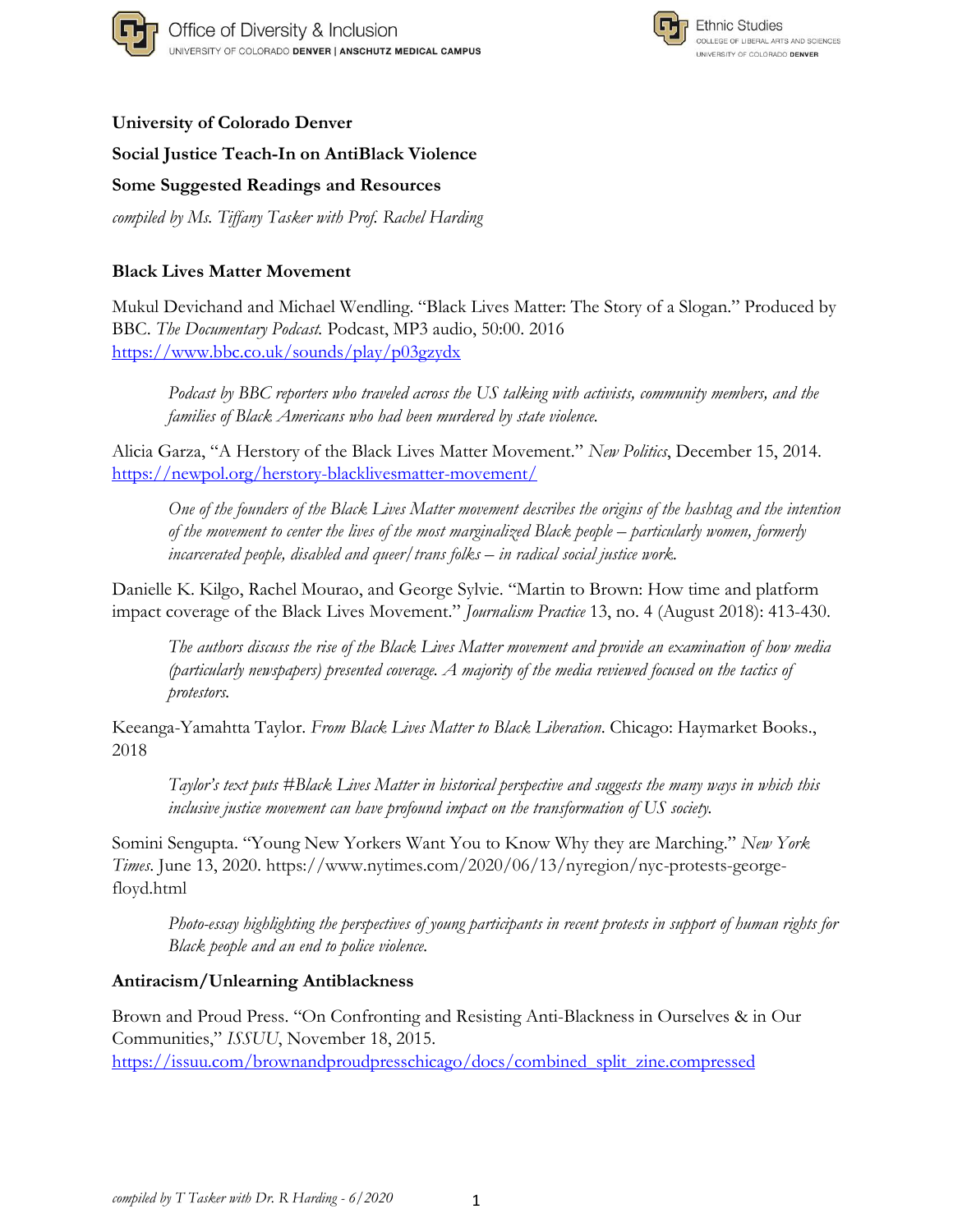



*Creative zine by young Chicanx and Asian activists challenging antiblackness in their communities and supporting solidarity with the Black Lives Matter movement.* 

Brene Brown and Ibram X. Kendi. "On How to be an Antiracist." Produced by Cadence13. *Unlocking Us.* June 3, 2020. Podcast, MP3 Audio, 1:01:36. [https://brenebrown.com/podcast/brene](https://brenebrown.com/podcast/brene-with-ibram-x-kendi-on-how-to-be-an-antiracist/)[with-ibram-x-kendi-on-how-to-be-an-antiracist/](https://brenebrown.com/podcast/brene-with-ibram-x-kendi-on-how-to-be-an-antiracist/)

*Interview with writer and historian Ibram X. Kendi, author of How to be an Antiracist, a guide to understanding and dismantling racism in society.*

Megan Ming Francis. "Let's get to the root of racial injustice| TEDxRainier." 19:37. March 21, 2016. <https://www.youtube.com/watch?v=-aCn72iXO9s>

*Ming Francis traces the roots of racial injustice and provides solutions that can contribute to becoming a equitable society.*

Deepa Iyer*. "*My Role in a Social Change Ecosystem: A Mid-Year Check-In," *Medium,* May 13, 2019, [https://medium.com/@dviyer/my-role-in-a-social-change-ecosystem-a-mid-year-check-in-](https://medium.com/@dviyer/my-role-in-a-social-change-ecosystem-a-mid-year-check-in-1d852589cdb1)[1d852589cdb1](https://medium.com/@dviyer/my-role-in-a-social-change-ecosystem-a-mid-year-check-in-1d852589cdb1)

*Iyer provides questions for individuals and organizations to ask themselves in order to address liberation, equity, justice, and inclusion.* 

Ibrahim X. Kendi, *How to be an Antiracist*. NY: Random House, 2019

*In this memoir, Kendi addresses a personal history of engagement with racism as well as strategies to address and eliminate white supremacy.*

Jennifer Mota. "On Deconstructing and Unlearning Anti-Blackness in the Latinx Community," *Remezcla LLC*, 2020, [https://remezcla.com/features/culture/unlearning-antiblackness-latino-latinx](https://remezcla.com/features/culture/unlearning-antiblackness-latino-latinx-community/)[community/](https://remezcla.com/features/culture/unlearning-antiblackness-latino-latinx-community/)

*Mota discusses how the Latinx community can work to decolonize and deconstruct anti-blackness. The article discusses the importance of unlearning anti-blackness, raising black consciousness as well as understanding white and brown privilege and the historical perpetuation of anti-blackness in the Latinx community.*

Ben Passmore. *Your Black Friend and Other Strangers.* San Francisco, California: Silver Sprocket, 2018

*Passmore provides a digestible explanation of difficult issues like racism, white supremacy, whiteness, anarchism, incarceration and police brutality.*

Imani Perry. "Racism is Terrible. Blackness is Not." *The Atlantic*. June 15, 2020. <https://www.theatlantic.com/ideas/archive/2020/06/racism-terrible-blackness-not/613039/>

*Perry writes about the persistence of joy and beauty in African American life, in the midst of a generational struggle for justice and equality*.

Julia Wuench, "First, Listen. Then, Learn: Anti-Racism Resources For White People," *Forbes,* June 2, 2020, [https://www.forbes.com/sites/juliawuench/2020/06/02/first-listen-then-learn-anti-racism](https://www.forbes.com/sites/juliawuench/2020/06/02/first-listen-then-learn-anti-racism-resources-for-white-people/#524a49b016ee)[resources-for-white-people/#524a49b016ee](https://www.forbes.com/sites/juliawuench/2020/06/02/first-listen-then-learn-anti-racism-resources-for-white-people/#524a49b016ee)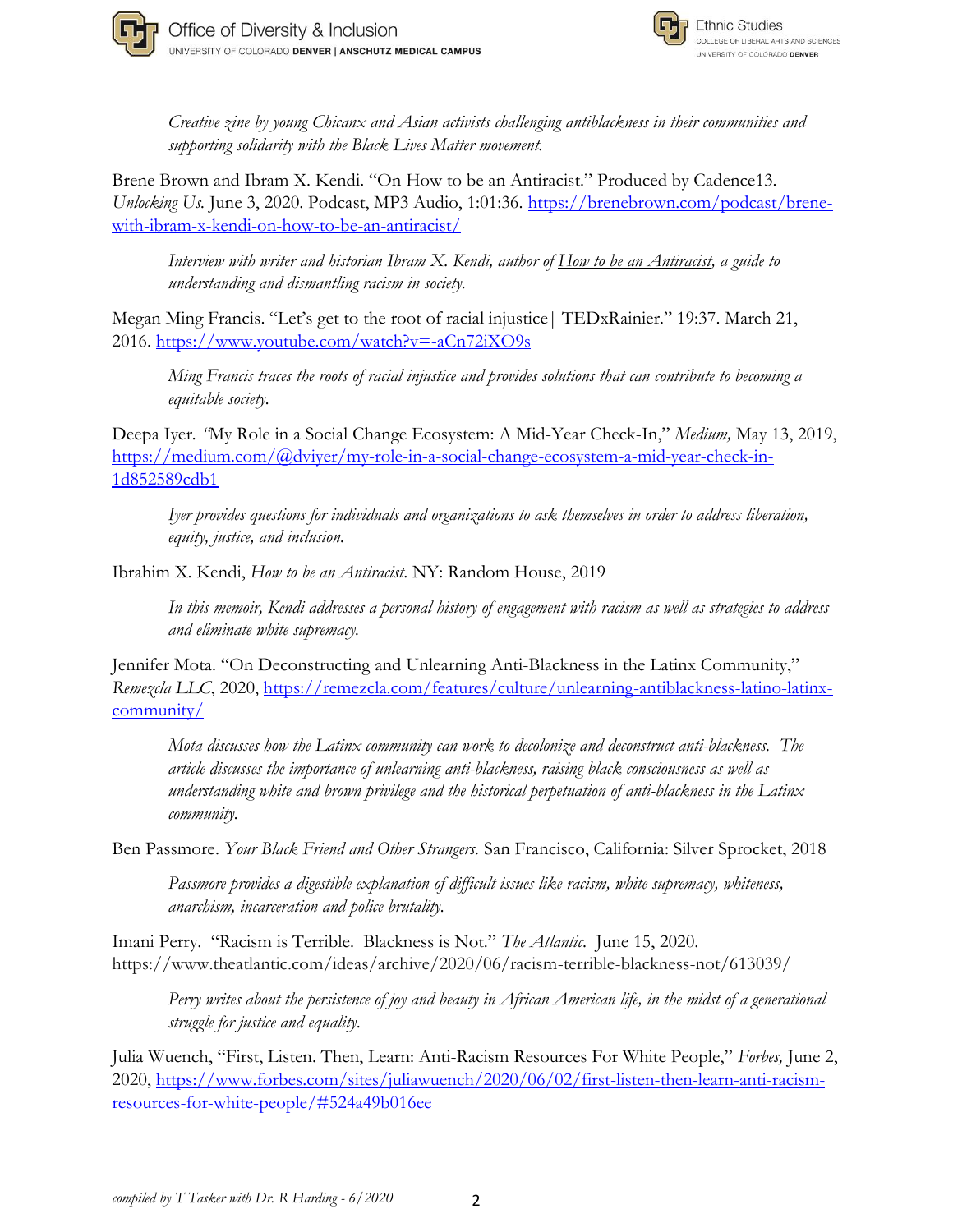



*Wuench offers information to help white individuals learn to be anti-racist. She emphasizes studying historical and contemporary issues rather than reflexively using hashtags.*

#### **Whiteness**

Carol Anderson. *White Rage*. New York, NY: Bloomsbury Publishing, 2016

*Anderson discusses the problem of white rage and antiblack violence as historical impediments to equality for African Americans.*

Ashley M. Doane and Eduardo Bonilla-Silva. *White Out: The Continuing Significance of Racism*. New York, NY: Routledge, 2003

*A collection of writings by several scholars on the construction of whiteness and white racial identity.*

Cheryl Matias. *Feeling White: Whiteness, Emotionality, and Education*. Netherlands: Sense Publisher, 2016

*Matias deconstructs white emotionalities and addresses the way race and racism impact everyone and everyday race relations. Matias gives particular attention to racial inequities in education.*

Cheryl Matias "What is Critical Whiteness Studies?" IRISE DU YouTube Video, 1:21:06. February 4, 2020.<https://www.youtube.com/watch?v=AzpuOBhmrGs>

*Matias speaks at the University of Denver 2020 Diversity Summit.*

Nell Painter. *The History of White People*. New York: WW Norton, 2011

*This far-reaching study examines the idea of whiteness within the history of race as an invented economic, political and social concept.*

George Yancy. *Black Bodies, White Gazes: The Continuing Significance of Race in America.* 2017. Lanham, Maryland: Rowman & Littlefield.

*Yancy discusses double consciousness, invisibility, and the disembodiment and formation of the black body. The book examines how the black body is utilized to construct the self-conceptions of white people.*

#### **Activism/Resistance**

Michelle Alexander. "America, This Is Your Chance." *New York Times,* June 8, 2020. https://www.nytimes.com/2020/06/08/opinion/george-floyd-protests-race.html

*Essay by legal scholar on the meaning of current protests against antiblack violence for the survival of American democracy*.

Nick Estes. *Our History is the Future*. Brooklyn, New York: Verso, 2019

*Estes situates contemporary activism, such as that of the Water Protectors against the Dakota Access Pipeline, within the context of the long history of Oceti Sakowin resistance to US settler colonialism.* 

Simpson, Leanne Betasamosake. *As We Have Always Done.* Minneapolis, Minnesota: University of Minneapolis Press, 2017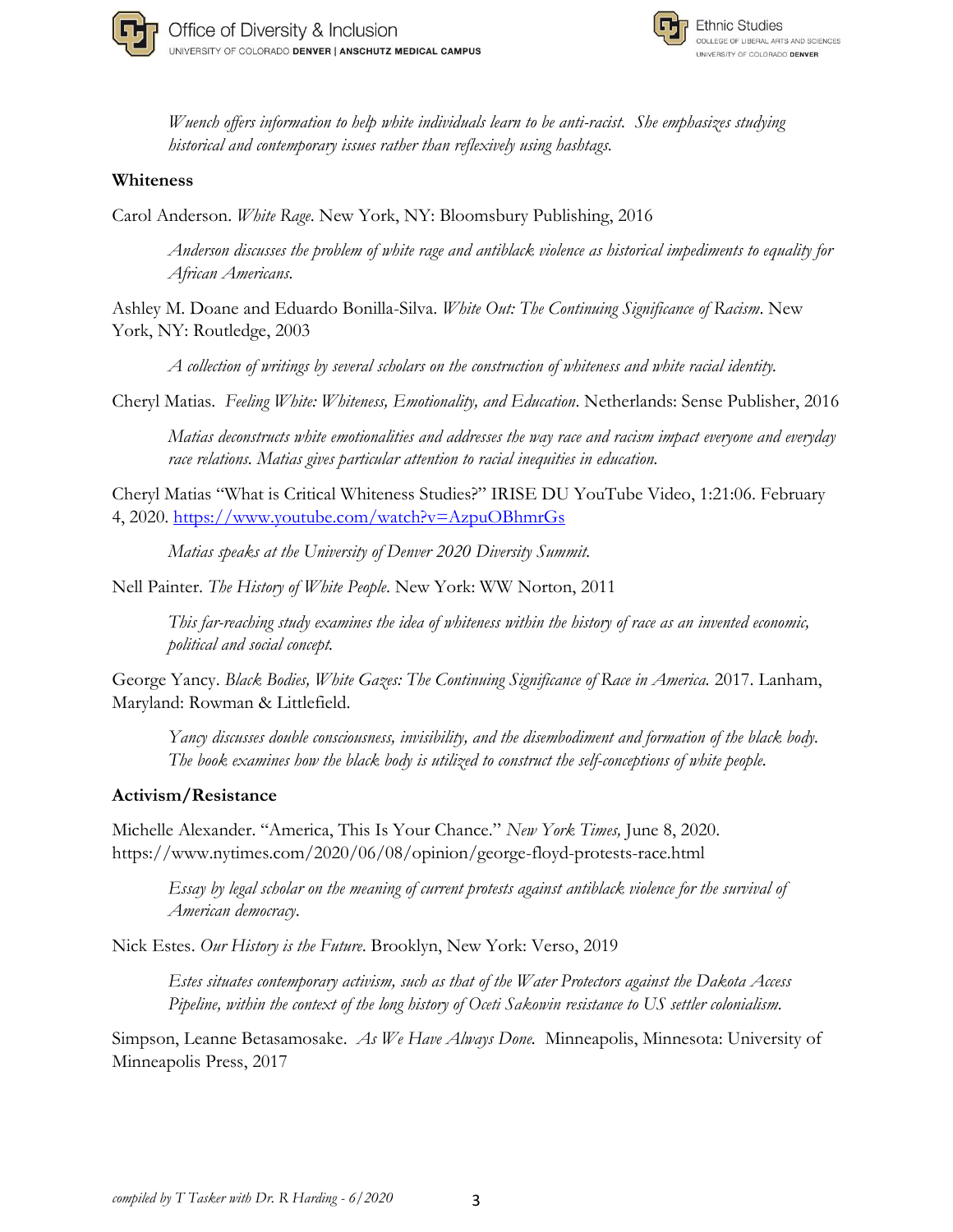



*Simpson has written a reflection on "unapologetic, place-based Indigenous alternatives" to the colonial state and its institutions.*

Keeanga-Yamahtta Taylor. "How Do We Change America?" New Yorker Magazine, July 8, 2020 <https://www.newyorker.com/news/our-columnists/how-do-we-change-america>

*Taylor examines the necessity of broadbased transformations in our society related to, but beyond, the problem of police violence.*

Beyond the Streets, "26 Ways to be in the Struggle Beyond the Streets," *ISSUU*, December 17, 2014,

[https://issuu.com/nlc.sf.2014/docs/beyondthestreets\\_final?link\\_id=1&can\\_id=8da5f09ecffbaaeca7](https://issuu.com/nlc.sf.2014/docs/beyondthestreets_final?link_id=1&can_id=8da5f09ecffbaaeca78f512aa37a90ed&source=email-just-let-your-sooooooooul-glo-issue-2&email_referrer=email_819203&email_subject=_soul-glo-newsletter-tripleblack360-edition-_) [8f512aa37a90ed&source=email-just-let-your-sooooooooul-glo-issue-](https://issuu.com/nlc.sf.2014/docs/beyondthestreets_final?link_id=1&can_id=8da5f09ecffbaaeca78f512aa37a90ed&source=email-just-let-your-sooooooooul-glo-issue-2&email_referrer=email_819203&email_subject=_soul-glo-newsletter-tripleblack360-edition-_)2&email\_referrer=email\_819203&email\_subject=\_soul-glo-newsletter-tripleblack360-edition-

*A list of ways to celebrate and engage in liberation beyond attending rallies and protests -- because some aren't able to be in the streets.*

## **Mass Incarceration and Defunding Police**

Alexander, Michelle. *The New Jim Crow*. New York, NY: The New Press, 2010

*Pioneering text on mass incarceration as a contemporary reinvention of racial caste in the United States.*

Bryan Stevenson. *Just Mercy: A Story of Justice and Redemption*. New York: Random House, 2014

*A memoir of the founder of the Equal Justice Institute – and the stories of people wrongly condemned and trapped by our extraordinarily punitive criminal justice system.*

Equal Justice Institute, [www.eji.com](http://www.eji.com/)

*The Equal Justice Institute is committed to ending mass incarceration and excessive punishment in the United States, to challenge racial and economic injustice, and to protecting basic human rights for the most vulnerable people in our society*

Phillip McHarris and Thenjiwe McHarris. "No More Money for the Police." New York Times, May 30, 2020.<https://www.nytimes.com/2020/05/30/opinion/george-floyd-police-funding.html>

*A doctoral candidate and community activist outline the argument that resources for public safety can more effectively and more humanely be used to prioritize education, housing, economic security and health services. Good, specific recommendations for alternative ways of addressing emergencies and caring for vulnerable folks in our communities.*

### **Solidarity and Shared Struggles**

News12 The Bronx, "Puerto Ricans March in Solidarity with Black Lives Matter," June 13, 2020. [https://www.msn.com/en-us/news/us/puerto-ricans-march-in-solidarity-with-black-lives](https://www.msn.com/en-us/news/us/puerto-ricans-march-in-solidarity-with-black-lives-matter/ar-BB15tJn0)[matter/ar-BB15tJn0](https://www.msn.com/en-us/news/us/puerto-ricans-march-in-solidarity-with-black-lives-matter/ar-BB15tJn0)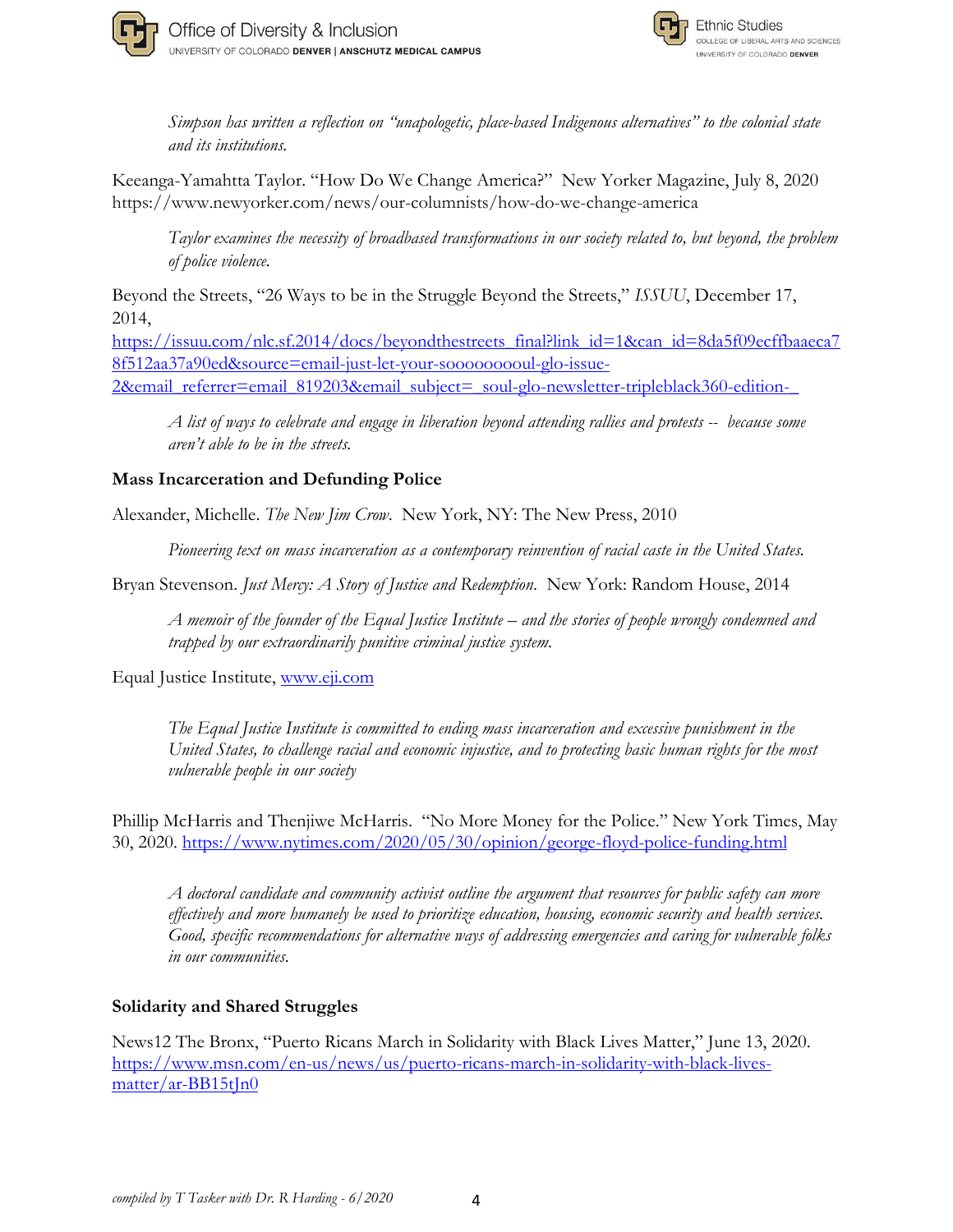



*Many Puerto Ricans consider themselves part of the African Diaspora and showed support for the protests.*

Jack Herrera. "Immigrants Stage a Hunger Strike for Black Lives Inside ICE Detention Center." Prism, June 12, 2020. <https://www.ourprism.org/1952428>

*People held in detention by ICE see their struggles connected to that of the Black Lives Matter movement.*

Mario Koran. "We're Suffering the Same Abuses: Latinos Hear Their Stories Echoed in Police Brutality Protests." *The Guardian*. June 13, 2020 <https://www.theguardian.com/world/2020/jun/12/latinos-police-brutality-protests-george-floyd>

*Latinx people are also often violently targeted by police – and African Americans and Latinx communities share "common pain; common oppressors."*

Jason Wilson. "One of the Gentlest People I know: 75 year old shoved by police a peace activist, not a provocateur." *The Guardian.* June 14, 2020. [https://www.theguardian.com/us](https://www.theguardian.com/us-news/2020/jun/14/martin-gugino-buffalo-police-catholic-worker)[news/2020/jun/14/martin-gugino-buffalo-police-catholic-work](https://www.theguardian.com/us-news/2020/jun/14/martin-gugino-buffalo-police-catholic-worker)

*Profile of Catholic Worker pacifist activist, Martin Gugino, who was knocked to the ground by police in Buffalo and suffered a fractured skull.*

## **Books on African American History (general overviews)**

- Lerone Bennett. *Before the Mayflower: A History of Black America*. NY: Penguin Books, 1993
- Daina Berry and Kali Gross. *A Black Women's History of the United States*. Boston: Beacon Press, 2020
- Keisha Blaine. *Set the World on Fire: Black Nationalist Women and the Global Struggle for Freedom.* Philadelphia: University of Pennsylvania Press, 2018
- "Eyes on the Prize: America's Civil Rights Years" Documentary series broadcast on PBS, 1987
- Vincent Harding. *There Is a River: The Black Struggle for Freedom in America*. NY: Harcourt Brace Javonovich, 1981
- Ibram X. Kendi. *Stamped from the Beginning: The Definitive History of Racist Ideas in America.* NY: Bold Type Books, 2016

*also*

- Yale University Open Course: "African American History: From Emancipation to the Present." <https://oyc.yale.edu/african-american-studies/afam-162>
- Schomburg Center Black Liberation Reading List https://www.nypl.org/blog/2020/06/09/schomburg-center-black-liberation-reading-list

# **Afro-Pessimism and Necropolitics**

- Achille Mbembe. *Necropolitics*. Durham: Duke University Press, 2019
- Frank Wilderson III. *AfroPessimism*. NY: Liveright Books, 2020
- Saidiya Hartman. *Scenes of Subjection*. NY: Oxford University Press, 1997
- Christine Sharp. *In the Wake: On Blackness and Being*. Durham: Duke Univ. Press, 2016